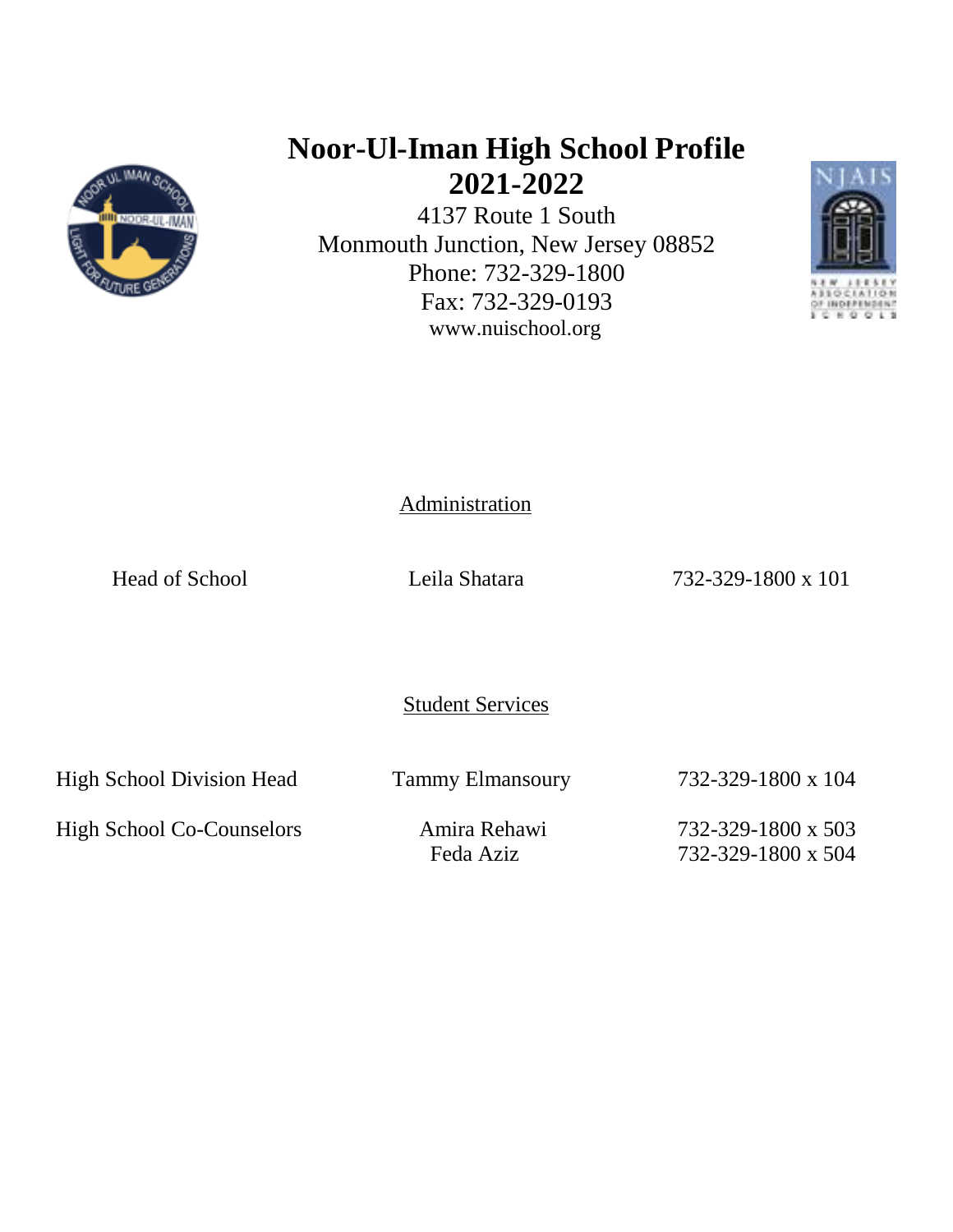#### **SCHOOL**

Noor-Ul-Iman School is a non-public, non-profit, tax-exempt educational organization recognized by the New Jersey Department of Education and accredited by the New Jersey Association of Independent Schools. It is located in the suburban community of South Brunswick about midway between New York City and Philadelphia. Noor-Ul-Iman School is currently in its twenty-ninth year of operation. The current enrollment is 537 students in pre-kindergarten through twelfth grade. There are 110 students in ninth through twelfth grade. This year there are twenty-five students enrolled in the twelfth grade, who will be the nineteenth high school graduating class.

Noor-Ul-Iman School is a college preparatory school that strives to give students the knowledge and skills they will need to succeed in college and move on to the careers of their choice. Noor-Ul-Iman School has a 100% college attendance rate post-graduation, with students applying to colleges within the United States and abroad ranging from state colleges to the Ivy League.

The classroom facilities for pre-kindergarten through twelfth grade students are located in a contemporarily designed school building which opened to students in two phases, in September 2012 and September 2014. In addition to classroom facilities, the school has a computer lab, library, biology/chemistry lab, physics lab, and an art/home economics room. All classrooms from Pre-K 4 through twelfth grade are equipped with interactive whiteboards, and laptop carts, as well as a bring your own device program for the high school students, providing additional computer access to students beyond the computer lab. NUI is looking forward to building Phase III of the permanent school structure, which will provide a cafetorium, a gymnasium, and special-purpose classrooms. The 2021/2022 operating budget is over 5.6 million dollars for the entire school. The school is governed by a Board of Directors consisting of a group of professionals from diverse fields. The administrative and educational affairs of the school are managed by the Head of School with the help of an administrative team consisting of a group of professional educators averaging eighteen years of educational experience, a Business Manager with twenty-eight years of experience in the field, and an IT Director with nineteen years of experience in the field.

The Noor-Ul-Iman student body is very diverse. Students come from a variety of cultural and economic backgrounds. The current student body consists of approximately: 69% Asian-American (Indian, Pakistani, Bangladeshi, Sri Lankans, Chinese, Japanese, etc.), 22% White (European and Middle Eastern), 1.5% African-American, 1% Hispanic, and 5% multiracial. The majority of the students are bilingual, and some are trilingual. This diversity of the Noor-Ul-Iman student body gives the students a greater perspective on cultural traditions as well as religious understanding.

### **FACULTY**

The 110 high school students are instructed by twenty-four full time and part time teachers allowing for the advantages of a low student-teacher ratio. In addition to the high school teachers who have Bachelor's degrees in their fields, ten have Master's degrees and four have PhD's. All of the foreign language teachers are native speakers of the language they teach. High school teachers have a median of eight years of teaching experience and many have additional experience working in industry in their respective fields. Some high school teachers have published papers and/or books and many have led workshops in their areas of expertise.

### **Noor-Ul-Iman School Mission Statement**

To foster future generations in a nurturing environment based on core Islamic values

and instilling the love of Allah, the Quran, and the Prophet  $\mathcal{L}$  by

developing character, living faith, inspiring leadership,

pursuing knowledge, serving and building community, and achieving excellence.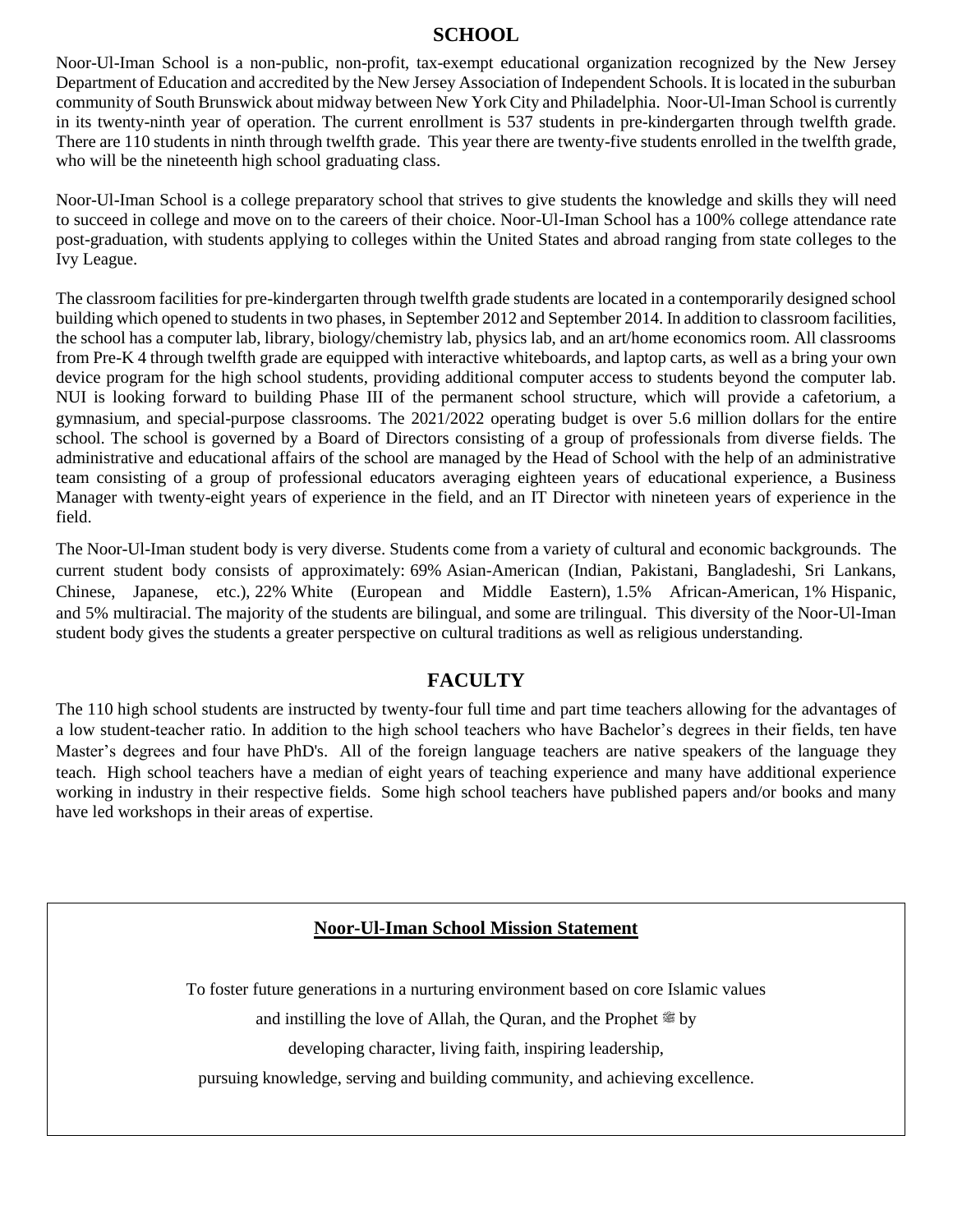## **GRADING SYSTEM**

| Grade          | Numeric<br>Average | Grade<br>Points | AP/Honors<br>Grade Points | and careditation of the cumulative State I only fiverage are based on the following.<br><b>Graduation Requirements</b><br>English - 4 years<br>Mathematics - 4 years<br>Social Studies - 4 years                                                                                                                                               |
|----------------|--------------------|-----------------|---------------------------|------------------------------------------------------------------------------------------------------------------------------------------------------------------------------------------------------------------------------------------------------------------------------------------------------------------------------------------------|
| A              | 90-100             | 4.0             | 5.0                       | 1 year World History<br>2 years U.S. History                                                                                                                                                                                                                                                                                                   |
| $B^+$          | 88-89              | 3.5             | 4.5                       | 1 year American Government/Civics<br>Science - 4 years<br>Foreign Language - 4 years                                                                                                                                                                                                                                                           |
| B              | 80-87              | 3.0             | 4.0                       |                                                                                                                                                                                                                                                                                                                                                |
| $\mathrm{C}^+$ | 78-79              | 2.5             | 3.5                       | Physical Education - 3 years<br>Religious Studies - 4 years                                                                                                                                                                                                                                                                                    |
| $\mathcal{C}$  | 70-77              | 2.0             | 3.0                       | Senior Project $-1$ year<br>Enrichment-                                                                                                                                                                                                                                                                                                        |
| D              | $65-69$            | 1.0             | 1.0                       | (2 periods a week)<br>1 marking period of Study Skills and Computers                                                                                                                                                                                                                                                                           |
| $\mathbf{F}$   | $0 - 64$           | $0.0\,$         | 0.0                       | Choice of 1 one semester course:<br>Forensic Science, Art Experience 1, Creative Writing<br>3 one semester courses:<br>Public Speaking, Financial Planning,<br>Career Planning<br>Choice of 1 one semester course from the following:<br>Introduction to Art and Design,<br>American Justice, Personal Finance<br>Total Credits Required: 26.9 |

**School policy and small enrollment preclude the reporting of class rank.**

| Percentile ranks are determined based on Cumulative G.P.A. |            |                   |            |  |
|------------------------------------------------------------|------------|-------------------|------------|--|
| Cumulative G.P.A.                                          | Percentile | Cumulative G.P.A. | Percentile |  |
| 4.20 and above                                             | Top $5\%$  | $3.00 - 3.24$     | Top 25%    |  |
| $4.00 - 4.19$                                              | Top $10\%$ | $2.75 - 2.99$     | Top 30%    |  |
| $3.50 - 3.99$                                              | Top $15%$  | $2.50 - 2.74$     | Top 40 $%$ |  |
| $3.25 - 3.49$                                              | Top $20\%$ | $2.00 - 2.49$     | Top 50 %   |  |

# **STUDENTS**

The class of 2022 has students who have taken the SAT and ACT. Eighty-one percent of the students took the SAT, eight percent took the ACT, and four percent took both.

| <b>Class of 2022 Average</b><br>SAT | Evidence-Based Reading: 624 | Math: 644     |            |  |
|-------------------------------------|-----------------------------|---------------|------------|--|
| <b>Class of 2022 Average</b>        | English: 32                 | Reading: 34.5 | Math: 33.5 |  |

**Past Graduates:** Noor-Ul-Iman School has graduated 347 students in the last eighteen years, including ten National Merit Finalists and fifty National Merit Commended Students. The average SAT scores for the fourteen years of graduates through June 2017 are 623 for verbal and 648 for math. The average writing score for the twelve years through June 2017 is 644. The average for the classes of 2017 through 2022 on the SAT Evidence Based Reading is 650 and for Math is 657. All NUI graduates have been accepted into four year colleges including the following:

| <b>Barnard College</b>                                 | <b>Rutgers University</b>                  |
|--------------------------------------------------------|--------------------------------------------|
| Caltech                                                | Seton Hall University                      |
| Columbia University                                    | <b>Stevens Institute of Technology</b>     |
| Cornell University                                     | Temple University                          |
| Fairleigh Dickinson University                         | The College of New Jersey                  |
| Georgian Court University                              | University of Chicago                      |
| Johns Hopkins University                               | University of Maryland                     |
| Massachusetts Institute of Technology                  | University of Pennsylvania                 |
| Montclair State University                             | University of Pittsburgh                   |
| New Jersey Institute of Technology                     | University of the Sciences in Philadelphia |
| New York University                                    | University of Virginia                     |
| New York University – Abu Dhabi                        | Villanova University                       |
| Princeton University                                   | <b>Wellesley College</b>                   |
| <b>Rider University</b>                                | <b>Yale University</b>                     |
| Royal College of Surgeons Ireland - Medical University | Zaytuna College                            |
| Bahrain                                                |                                            |